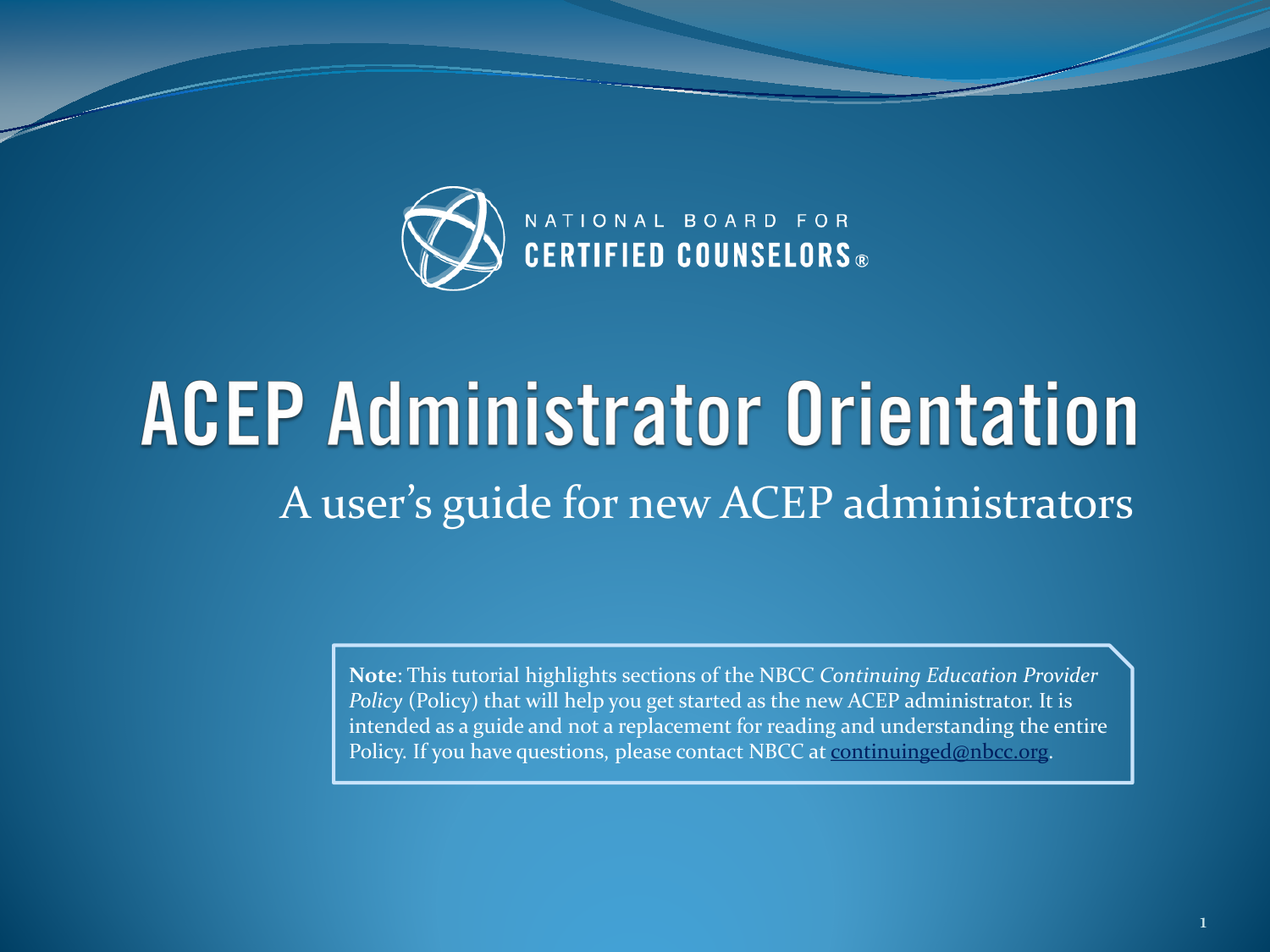### **What Is an ACEP?**

- Approved Continuing Education Providers (ACEPs) are continuing education providers that have satisfied NBCC eligibility requirements and have been granted ACEP status (i.e., approved providers). Subject to specific program format approval by NBCC, an ACEP may offer NBCC credit for: live, in-person and online programs; and home study programs.
- Providers granted NBCC ACEP status are authorized to offer NBCC credit for each program that the ACEP determines meets all NBCC policy requirements and otherwise qualifies for NBCC credit.
- Pronunciation:  $\bar{a}$  sep

*See Policy Section B.1 (a).*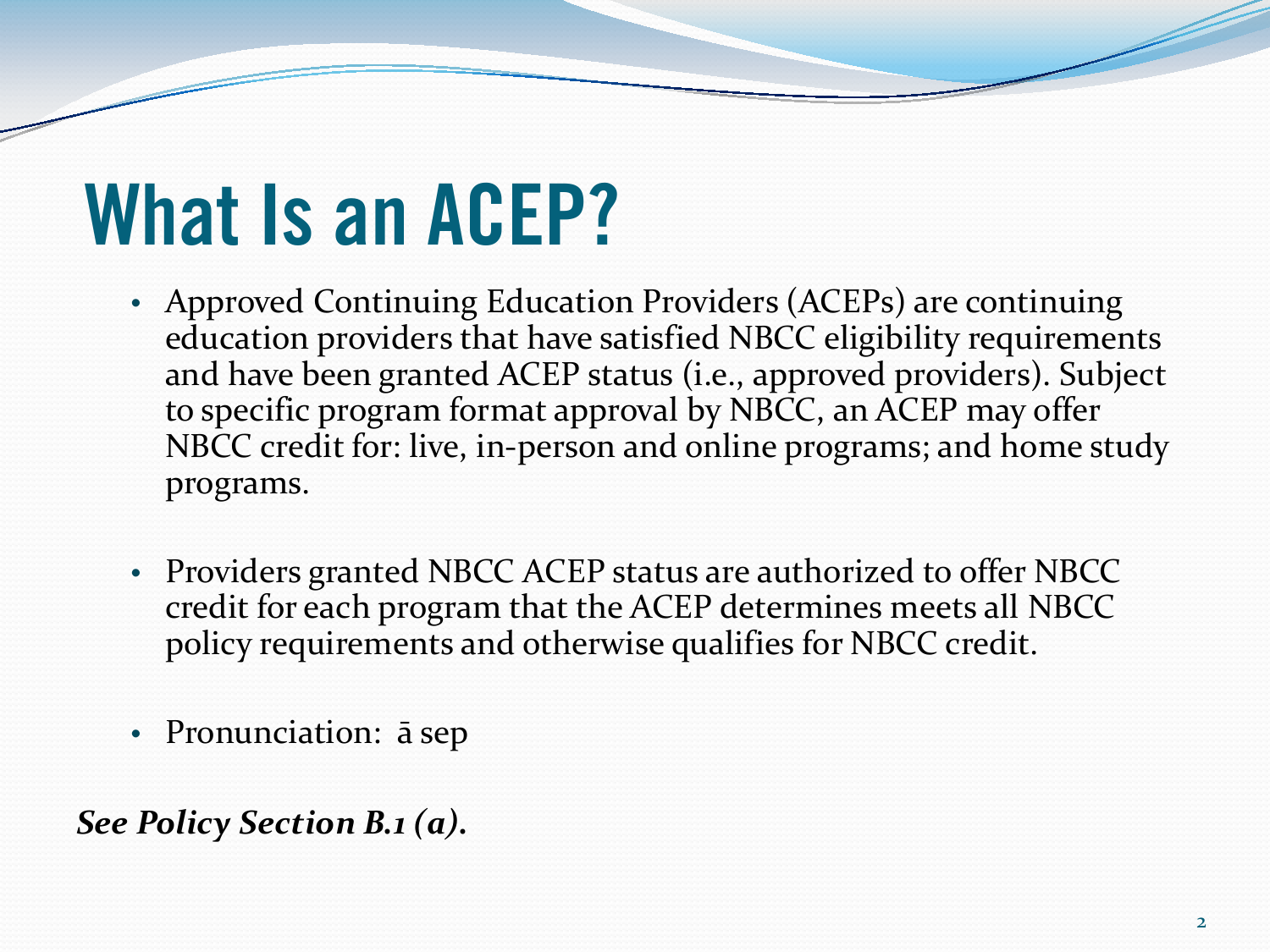### **What Is an ACEP Administrator?**

- The ACEP administrator is an authorized representative of the Approved Continuing Education Provider (ACEP) who serves as the primary contact person with NBCC concerning all things related to ACEP status.
- NBCC depends on the ACEP administrator to help things run smoothly.
- All ACEPs must designate an ACEP administrator.

*See Policy Section J.2 (c).*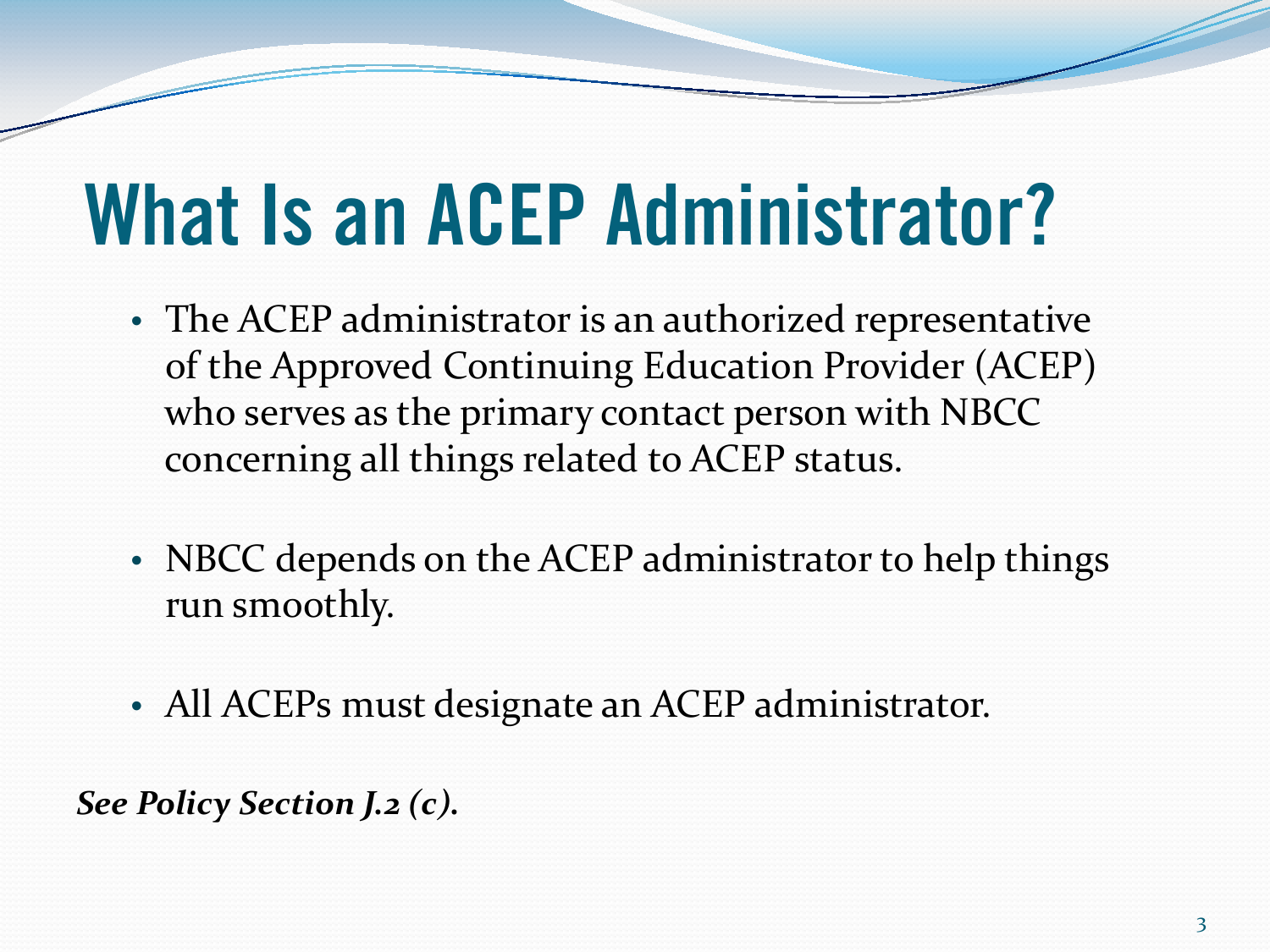## **Importance of Your Role**

**Communication** 

 NBCC sends important notices and information directly to the ACEP administrator.

• E-mail is the primary form of communication used by NBCC. Be sure to add nbcc.org to your approved list so that no communications end up in your spam folder.

 It is very important that you promptly inform NBCC by e-mail of any changes in contact information (new ACEP administrator, e-mail address, mailing address, billing information, etc.).

 As an ACEP administrator, you must be proactive in contacting NBCC with questions and/or problems. We are here to help you.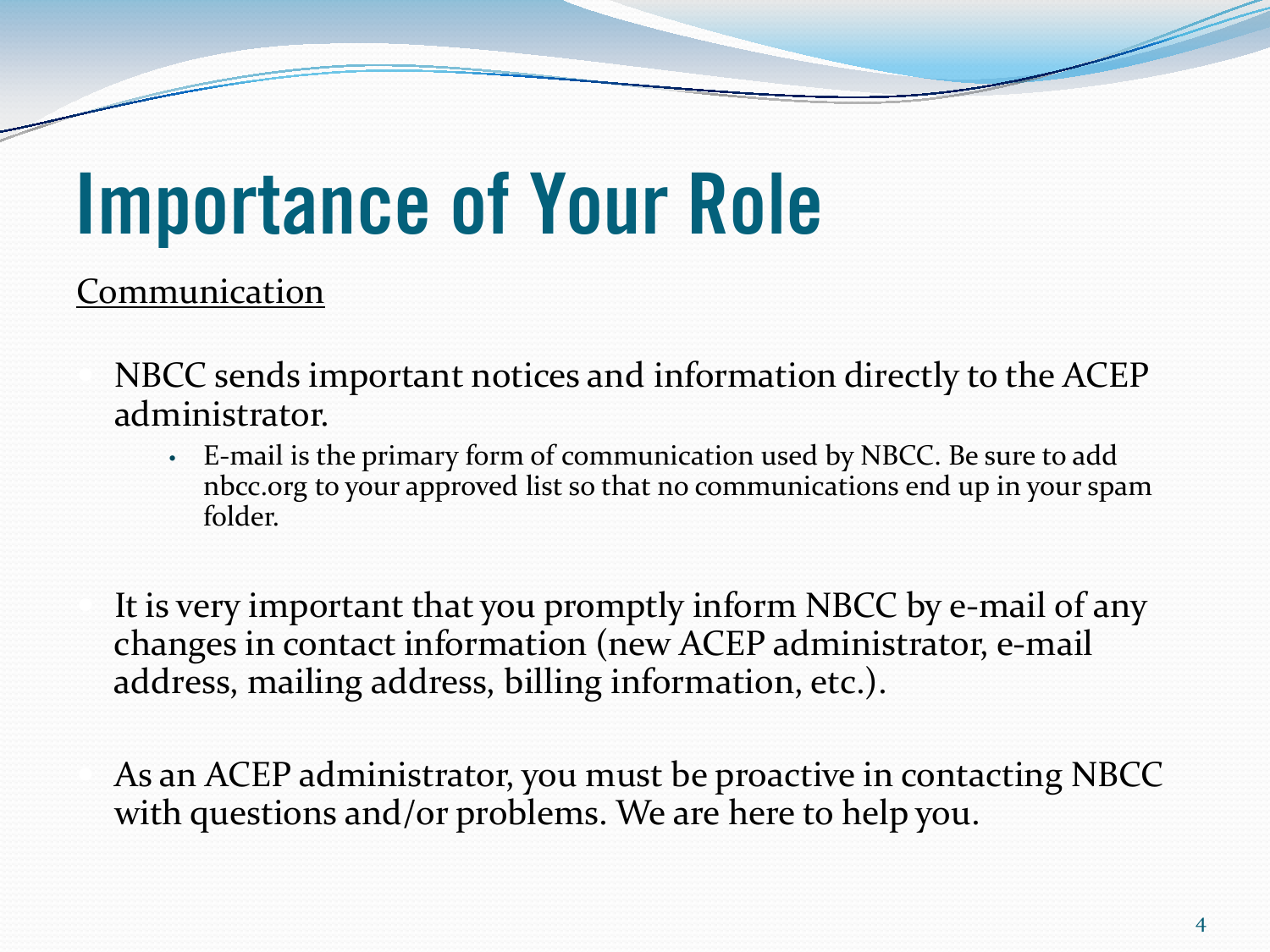## **Importance of Your Role**

#### Recordkeeping

As the ACEP administrator, you must be proactive in keeping records. For a period of at least five (5) years, the ACEP must maintain complete and accurate copies of the following records for each program offering NBCC cred

- A roster identifying all program participants;
- A list of all live event program presenters, including the qualifications of each presenter, and an accurate description of the content presented by that presenter;
- A list of all authors and presenters of home study programs and an accurate description of the content presented by each author and presenter;
- The program content description;
- The attendee/participant evaluations;
- The program promotional and marketing materials; and
- The program agenda and materials distributed to participants, including the learning objectives.

Having your records in good order will help you immensely when completing the  $3^{rd}$  year audit.

#### *See Policy Section C.10.*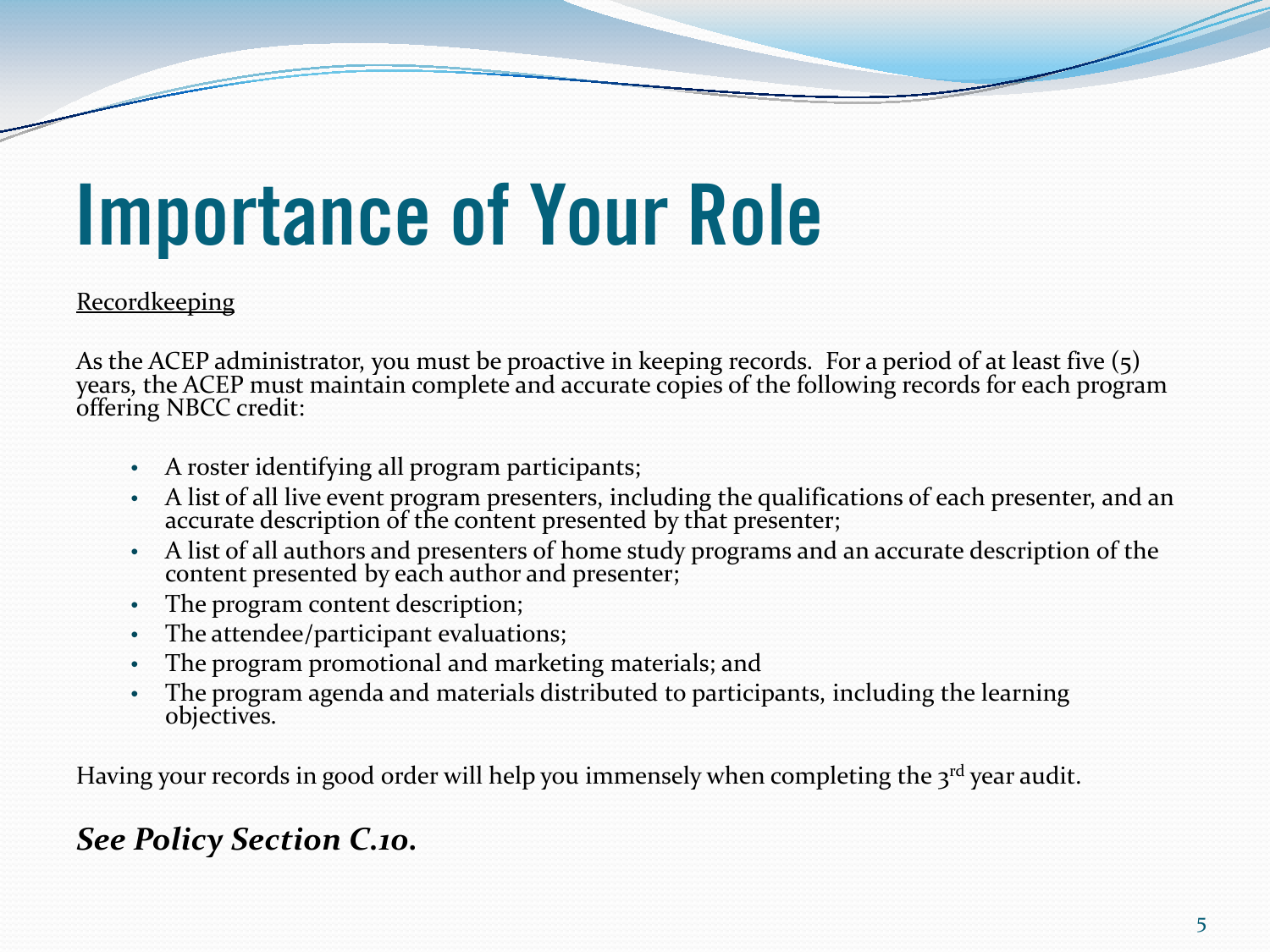## **Importance of Your Role**

#### Maintaining ACEP status

You must do all of the following to properly maintain your ACEP status:

- Pay the annual maintenance fee by the due date
- Complete and submit the  $3<sup>rd</sup>$  year audit by the due date
- Respond to NBCC communications in a timely fashion
- Comply with Policy
- Respond to participant complaints and concerns

Failure to properly maintain your ACEP status will jeopardize your ability to provide NBCC continuing education credit.

#### *See Policy Section J.8.*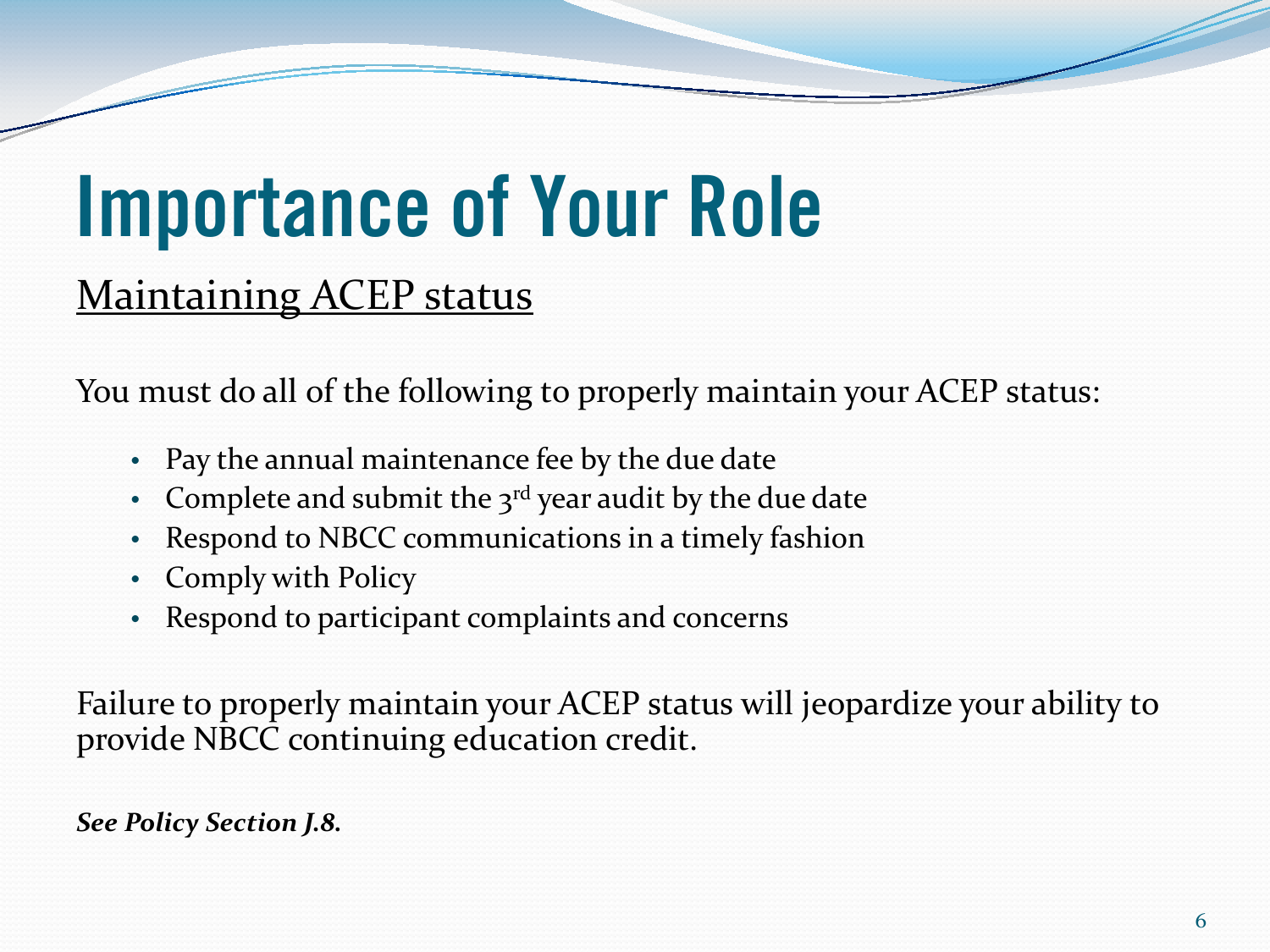# **What Is a Program Administrator?**

 If the ACEP administrator does not have an advanced degree in a mental health field (counseling, marriage and family therapy, social work, psychology, psychiatry), the ACEP must designate a program administrator to review program content and presenter qualifications in order to ensure Policy compliance.

 If the ACEP administrator holds an advanced degree in a mental health field, the ACEP administrator may perform the duties of the program administrator.

 *See Policy Section J.2 (d).*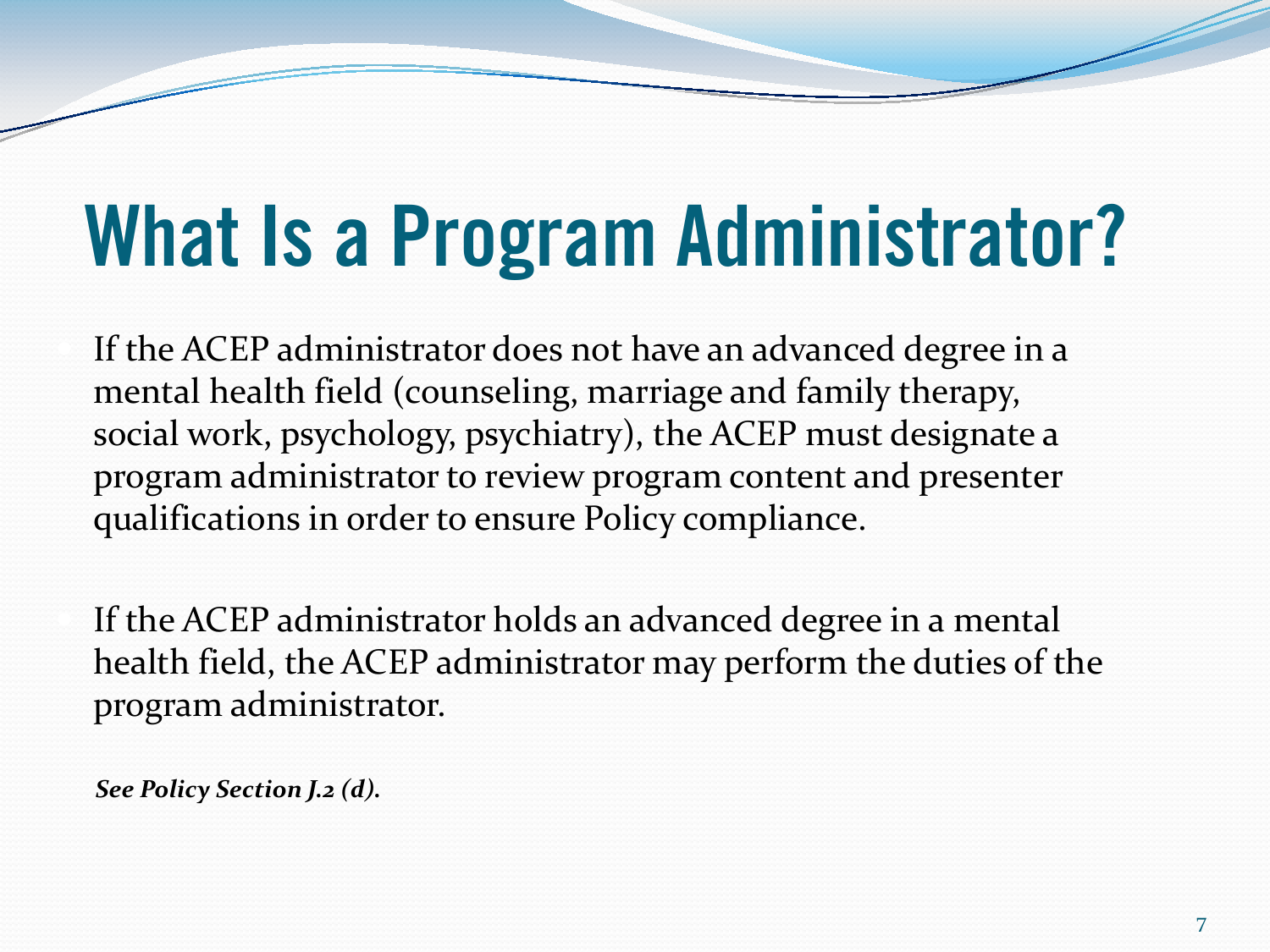# **Qualifying Program Requirements**

As an ACEP, you do not need to submit programs to NBCC prior to offering them for NBCC credit. However, you do have to make sure that the programs qualify for NBCC credit prior to offering NBCC credit.

It is important that you become very familiar with the following policies that regulate what can be offered for NBCC credit:

- Policy Section D (program content requirements)
- Policy Section E (program content restrictions and prohibitions)
- Policy Section F (presenter qualification requirements)
- Policy Section G (NBCC content area)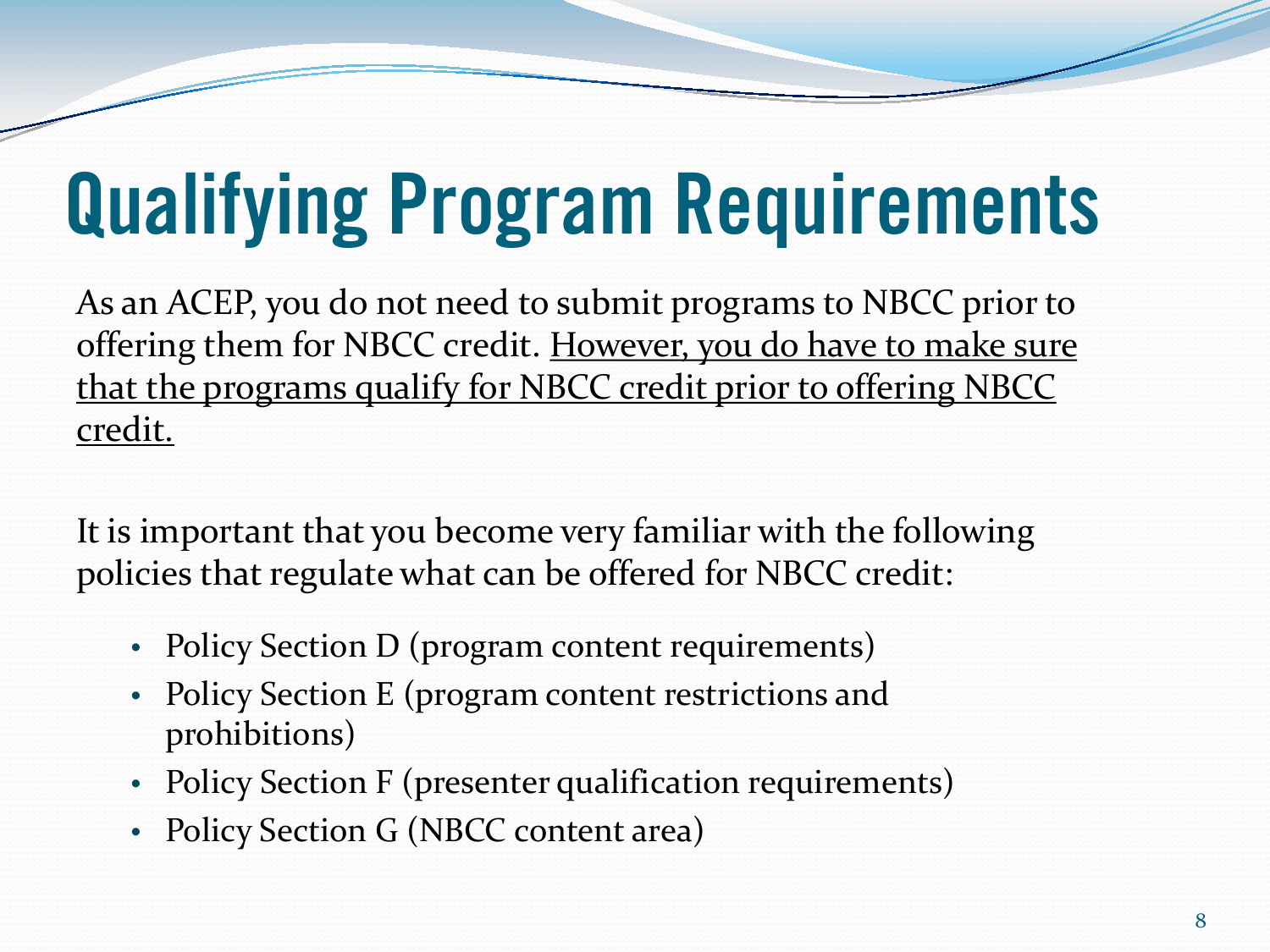### **More About Qualifying Program Requirements**

#### Program Content Requirements-Policy Section D

- **NBCC Content Area Requirement**. Program content must be directly and primarily related to one (1) or more of the NBCC Content Areas identified in Policy Section G.
- **Program Learning Objectives Requirement**. Program information must include a clear statement of the program learning objectives showing compliance with the qualifying program requirements of this Policy.
- **Professional Knowledge Requirement**. Program content that is too basic for graduate-level counselors may not be offered for NBCC credit even if it seems to relate to an NBCC Content Area.
- **Clinically Sound Content Requirement**. Program content concerning the diagnosis, evaluation and/or treatment of techniques accepted by the professional mental health community, as well as the current edition of *DSM*.
- **Program Materials Requirement**. Program content and materials must reflect current information, research and professional knowledge.
- **NBCC Ethical Standards Requirement**. Program content must be consistent with the NBCC *Code of Ethics* and the NBCC *Policy Regarding the Provision of Distance Professional Services*. [insert links]
- **Qualified Presenter/Author Requirement**. Program content must be presented/authored by a presenter/author with the appropriate qualifications, as required by Policy Section F.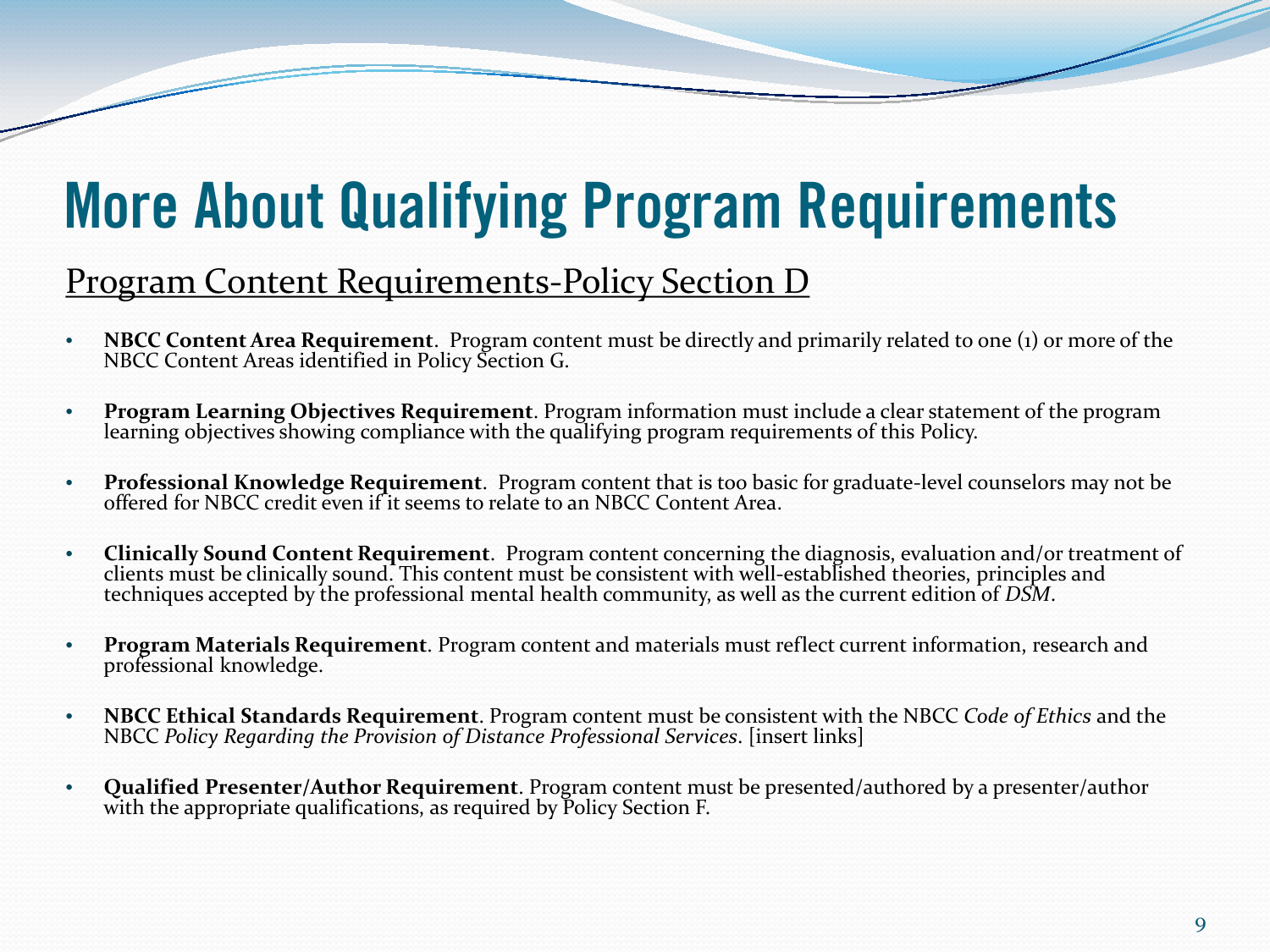### **More About Qualifying Program Content Requirements**

#### Program Content Restrictions and Prohibitions-Policy Section E

**Noncounseling Profession Content Restriction**. Program content cannot be solely or primarily designed or intended for:

- professions other than professional counseling;
- the general public;
- paraprofessional counselors;
- or any other individuals engaged in counseling or other mental health activities who are not graduate-level professional counselors.

**Physical Health Content Restriction**. Program content cannot be solely or primarily concerned with the medical or physical health of clients.

**Political and Religious Content Restriction**. Program content cannot state or imply in any manner that individuals who act inconsistent with, or who do not accept, a particular political or religious belief or principle are dysfunctional, or otherwise inappropriate, or that the belief itself is unacceptable or incorrect.

**Sexual Orientation Change Content Restriction**. Program content cannot present or include information promoting Sexual Orientation Change Efforts as a therapeutic method.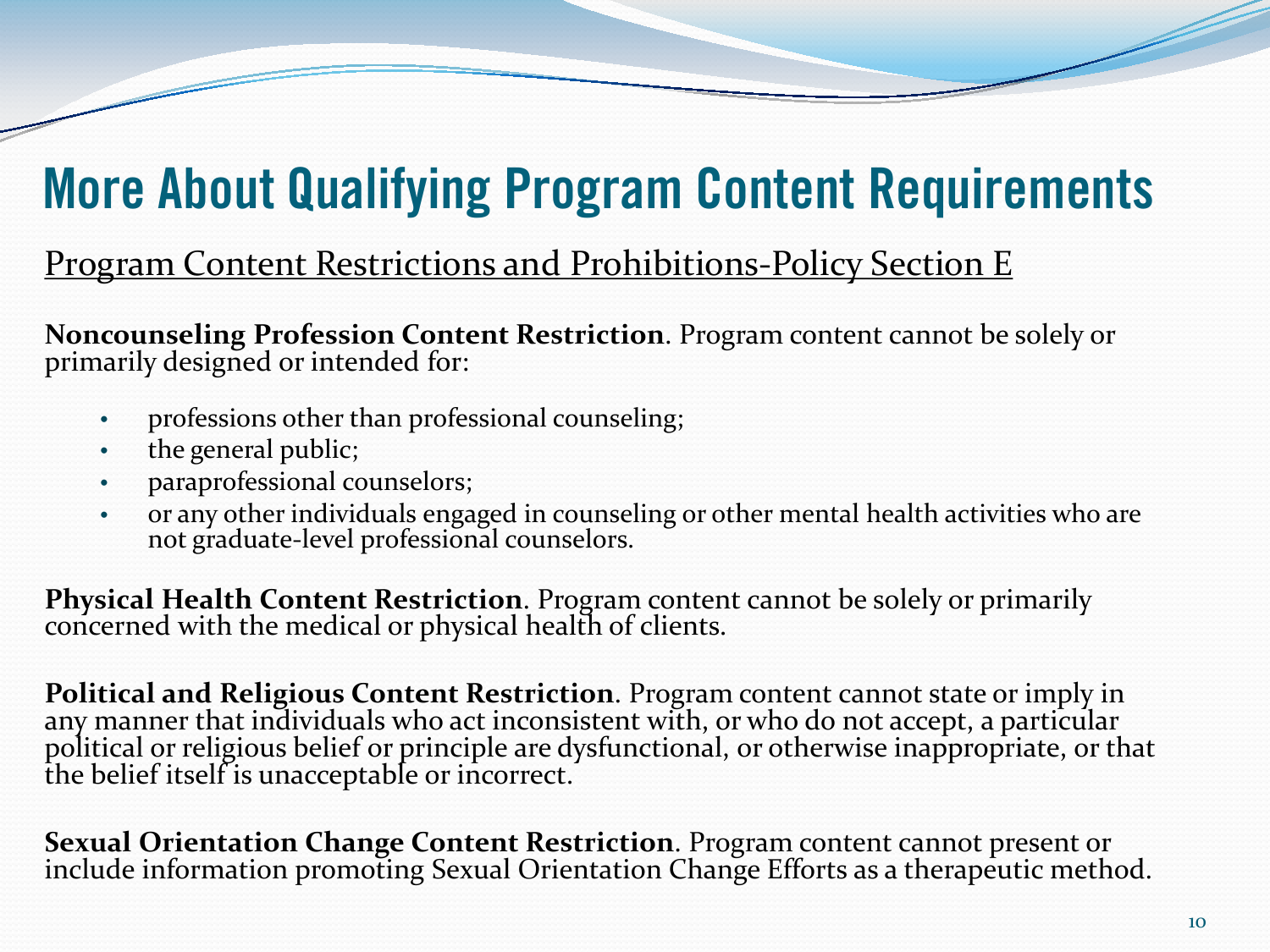### **More About Qualifying Program Content Requirements**

#### Presenter Qualification Requirements-Policy Sections F and G

In order for an ACEP to offer and issue NBCC credit, the program must satisfy the following requirements:

- the subject matter must be directly and primarily related to an NBCC Content Area;
- and the presenter/author (presenter) must qualify as a presenter for the subject matter presented.

The following process may help you properly apply Policy Sections F and G:

- Look at the content being taught by the presenter and determine which content area(s) it fits into. You will find the content areas listed in Policy Section G. Reviewing the program content description and learning objectives will help you identify the content area(s).
- Look at the presenter requirements for that content area and make sure your presenter is qualified under Policy Sections F and G. You must be certain that the presenter meets the education and/or experience requirements set forth in Policy Section F. You may require each presenter to provide a resume or CV to assist with this process.
- Regardless of the presenter's primary focus, if the presenter covers content concerning counseling theory, counseling practice, counseling relationships, and the evaluation and/or treatment of clients, the presenter must have an advanced degree in a mental health field such as counseling, marriage and family therapy, social work, psychology, or psychiatry.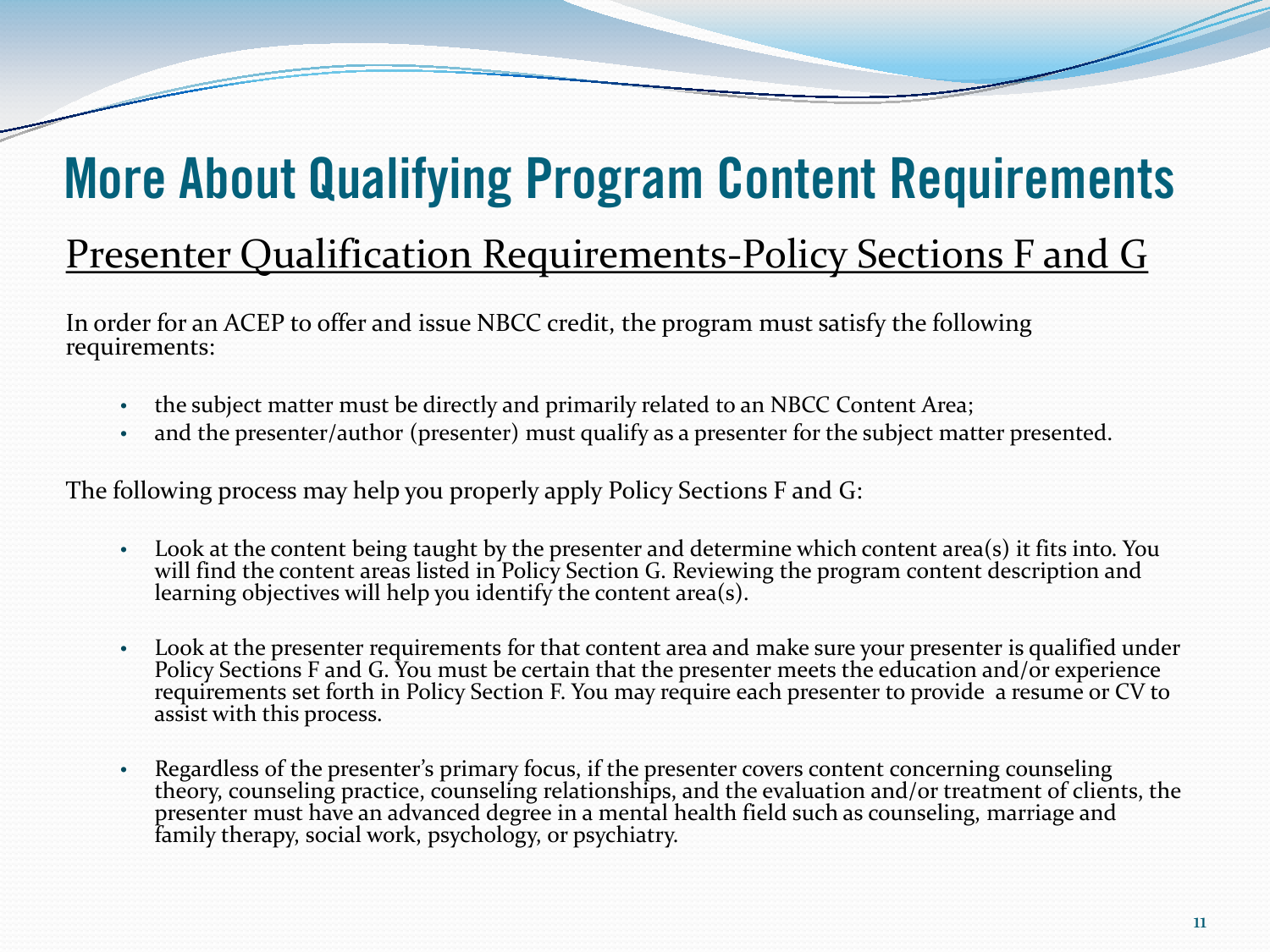# **Program Promotional Materials**

There are multiple policies that cover the requirements for promotional materials advertising programs for NBCC credit:

- Policy Section C.8 (program materials quality requirements)
- Policy Section C.15 (publication requirements)
- Policy Section D.7 (qualified presenter requirements)
- Policy Section J.4 (approval statement requirements)
- Policy Section J.5 (ACEP logo requirements)
- Policy Section I.1 and I.4 (credit measurement terms, requirements and prohibitions)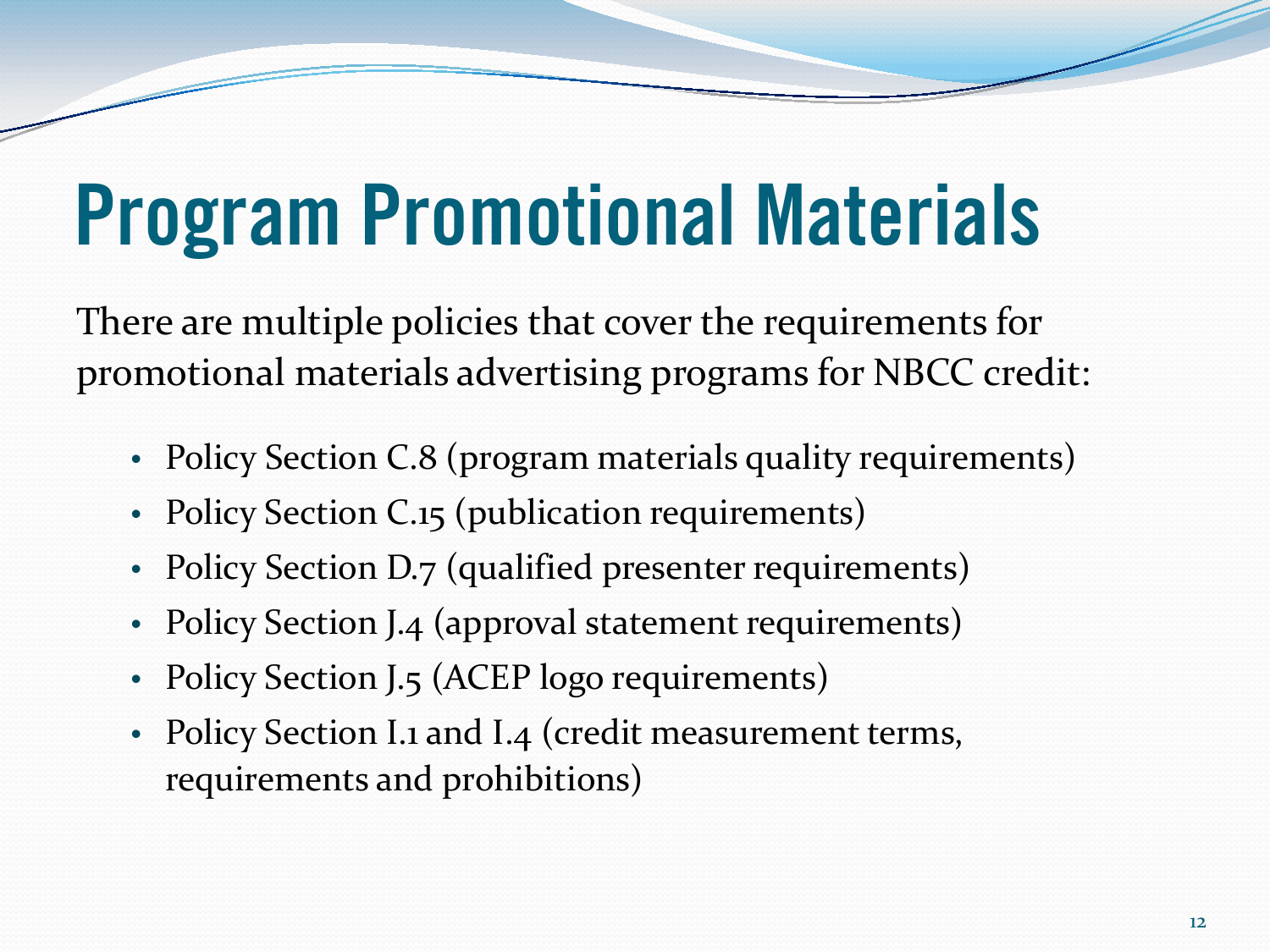For all programs offered for NBCC credit, the ACEP must publish all of the following items:

- Program registration requirements;
- Program content description and learning objectives;
- The name and qualifications of each program presenter or author;
- The number of NBCC hours offered for completion of the program; and
- The ACEP contact information, including mailing address, telephone number, e-mail address and website address.

#### *See Policy Section C.15.*

Also, please be aware that all program presenters and authors must be specifically and accurately identified in program materials, including all educational degrees and other qualifications related to the requirements of this Policy.

#### *See Policy Section D.7.*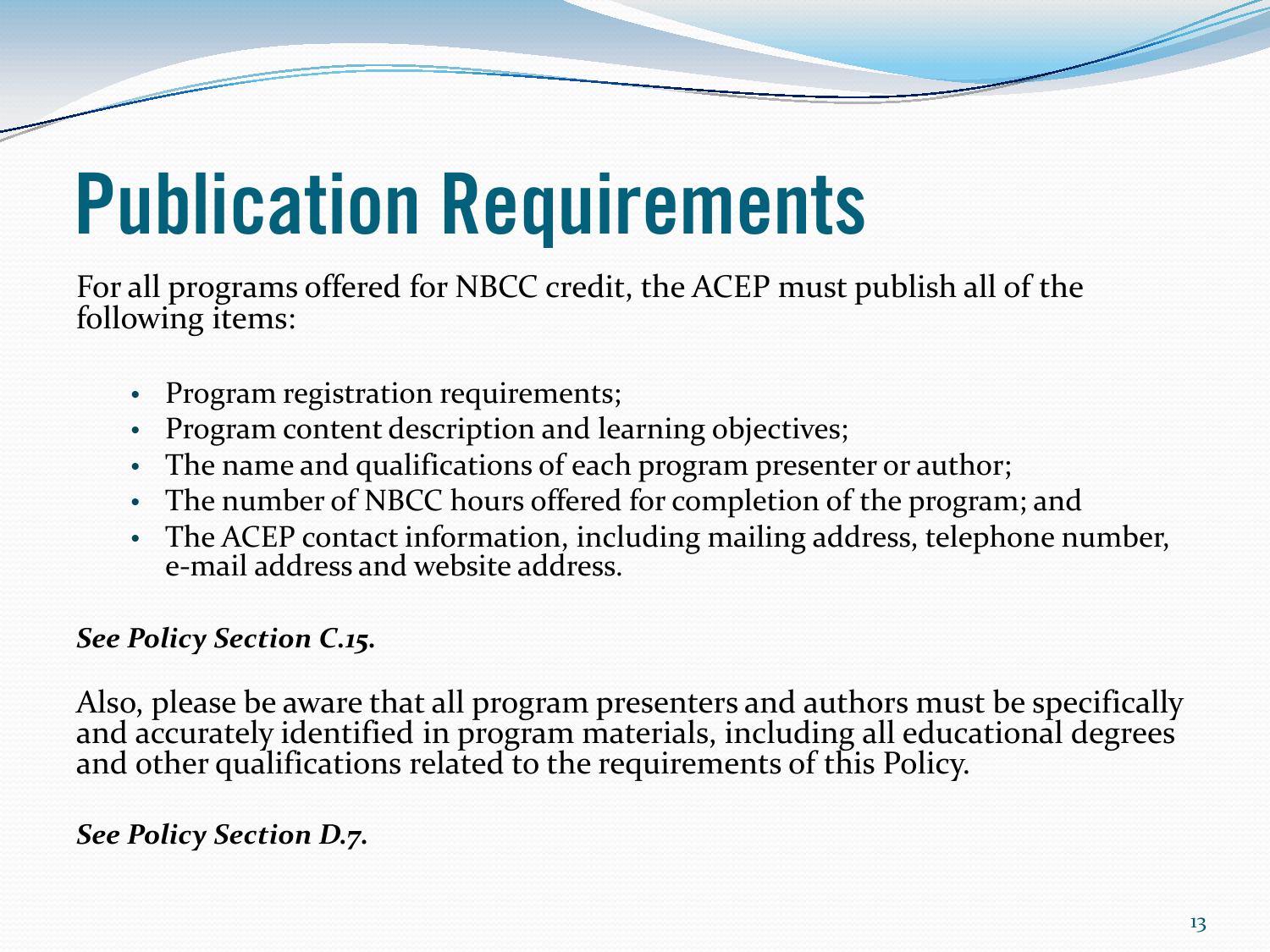#### NBCC Approval Statement

 Promotional materials advertising NBCC credit must include the following approval statement:

[ACEP NAME] has been approved by NBCC as an Approved Continuing Education *Provider, ACEP No. \_\_\_\_. Programs that do not qualify for NBCC credit are clearly identified. [ACEP NAME] is solely responsible for all aspects of the programs.*

 In addition, you must publish the ACEP approval statement located on the ACEP website.

Any changes to this statement will constitute an unauthorized statement.

*See Policy Section J.4 (a).*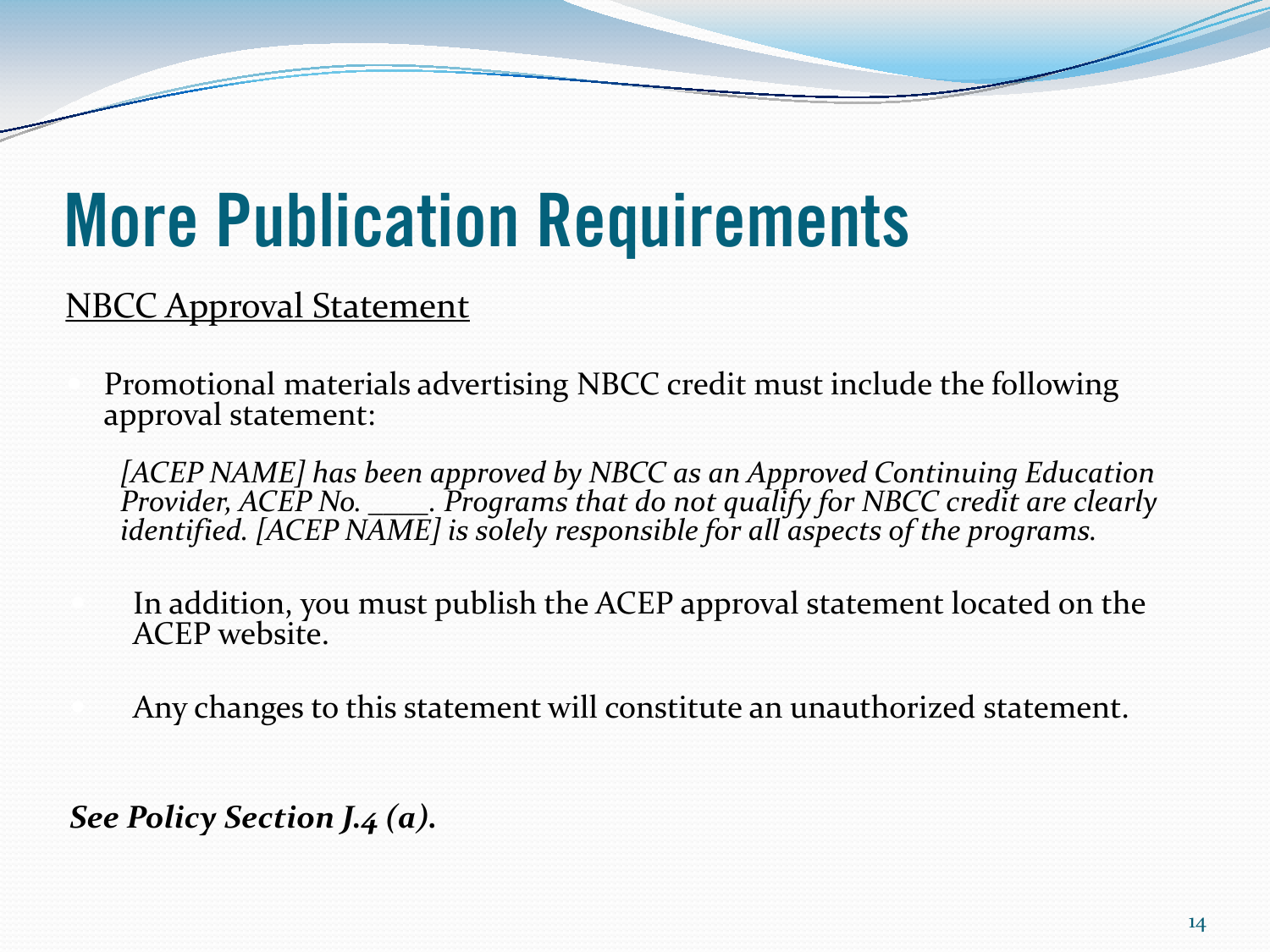Unauthorized Approval Statements

You may not make any unauthorized statements concerning NBCC or NBCC approval. Below are some common mistakes:

- Abbreviating or changing the approval statement shown in Policy Section J.4 (a).
- Using outdated NBCC approval statements that were once required by previous policies.
- Stating or implying that a program is approved by NBCC. The provider is approved, not the program.
- Stating or implying that a program or ACEP is "accredited" by NBCC.

*See Policy Section J.4 (b).*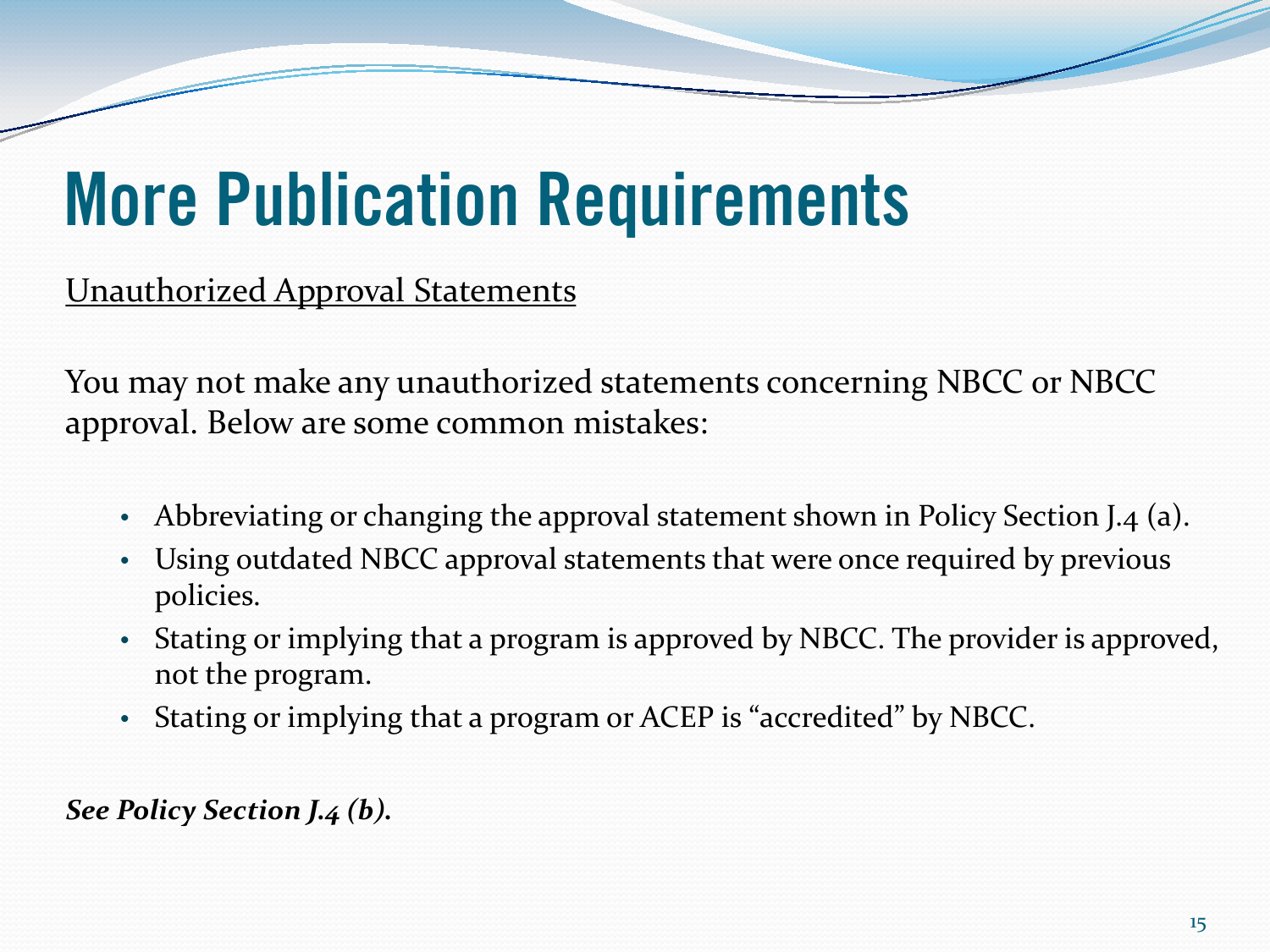#### ACEP Logo

- Promotional materials advertising NBCC credit must include the ACEP logo.
- You must display the ACEP logo on the ACEP website.
- Use of the ACEP logo must meet the requirements set forth in the NBCC *ACEP Mark Use Policy*.
- You can request the logo by e-mailing [continuinged@nbcc.org](mailto:continuinged@nbcc.org).

*See Policy Section J.5.*

*See NBCC ACEP Mark Use Policy located on our website at*  http://www.nbcc.org/Assets/CEProvider/NBCC ACEP Mark Use Policy.pdf.

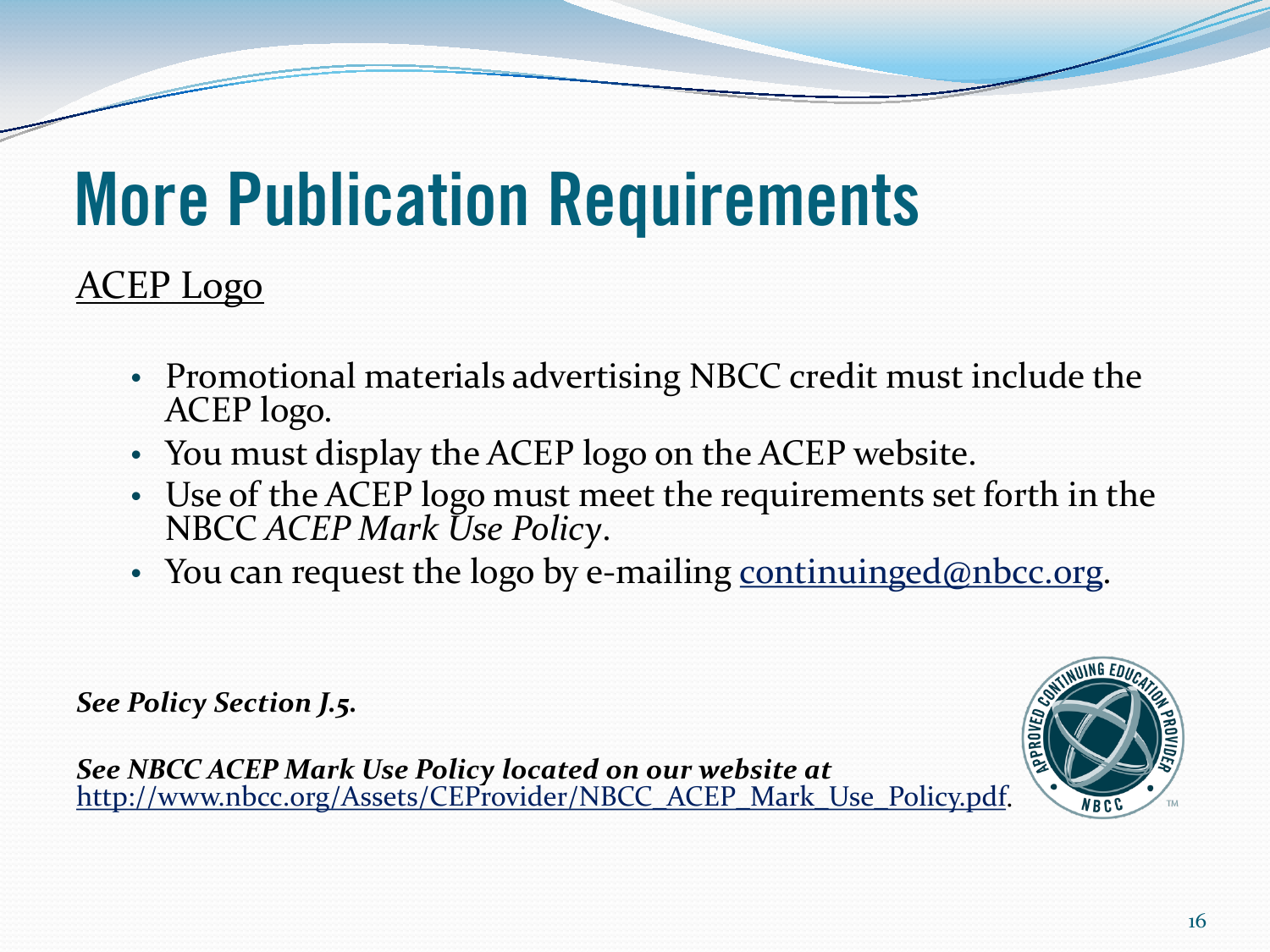Permitted CE Descriptive Terms

Promotional materials for programs offering NBCC credit must include a clear statement of the amount of NBCC credit to be awarded in <u>hours</u>.

Only the following credit measurements are permitted on promotional materials and certificates of completion:

- NBCC hours;
- clock hours;
- credit hours;
- CE hours; or
- contact hours.

The descriptive term "CEU" cannot be used.

*See Policy Sections I.1 and I.4.*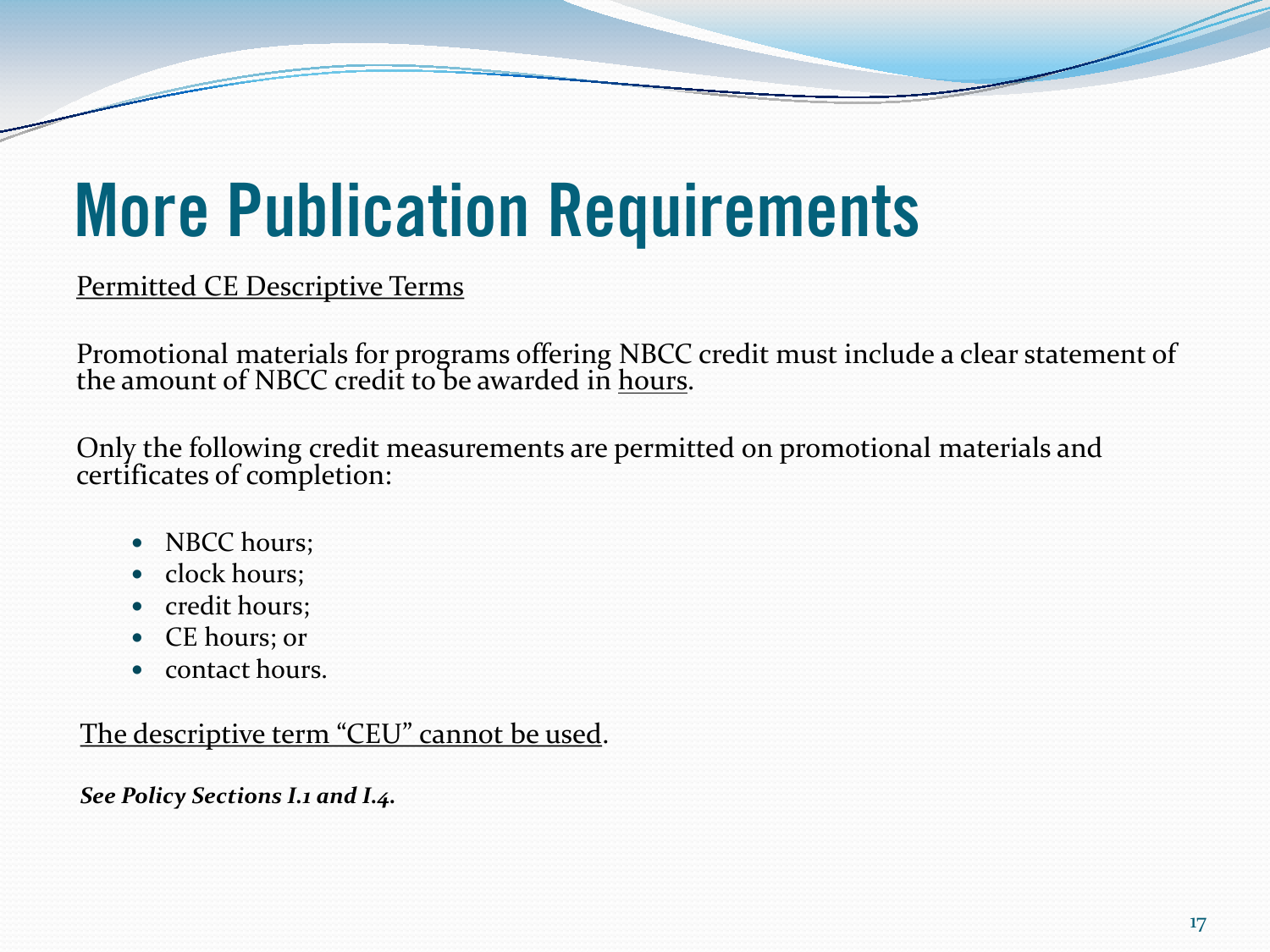# **Certificate of Completion**

Every participant should receive a certificate of completion that contains the following:

- The name and contact information of the ACEP;
- The title and date of the live program or completion date of the home study program;
- The name of the participant to whom the NBCC hours are awarded;
- The number of NBCC hours awarded to the named participant;
- The name and signature of an authorized representative of the ACEP; and
- The NBCC ACEP number.

Certificates of completion must not be made available *prior* to the end of the program.

*See Policy Sections I.3 and I.5.*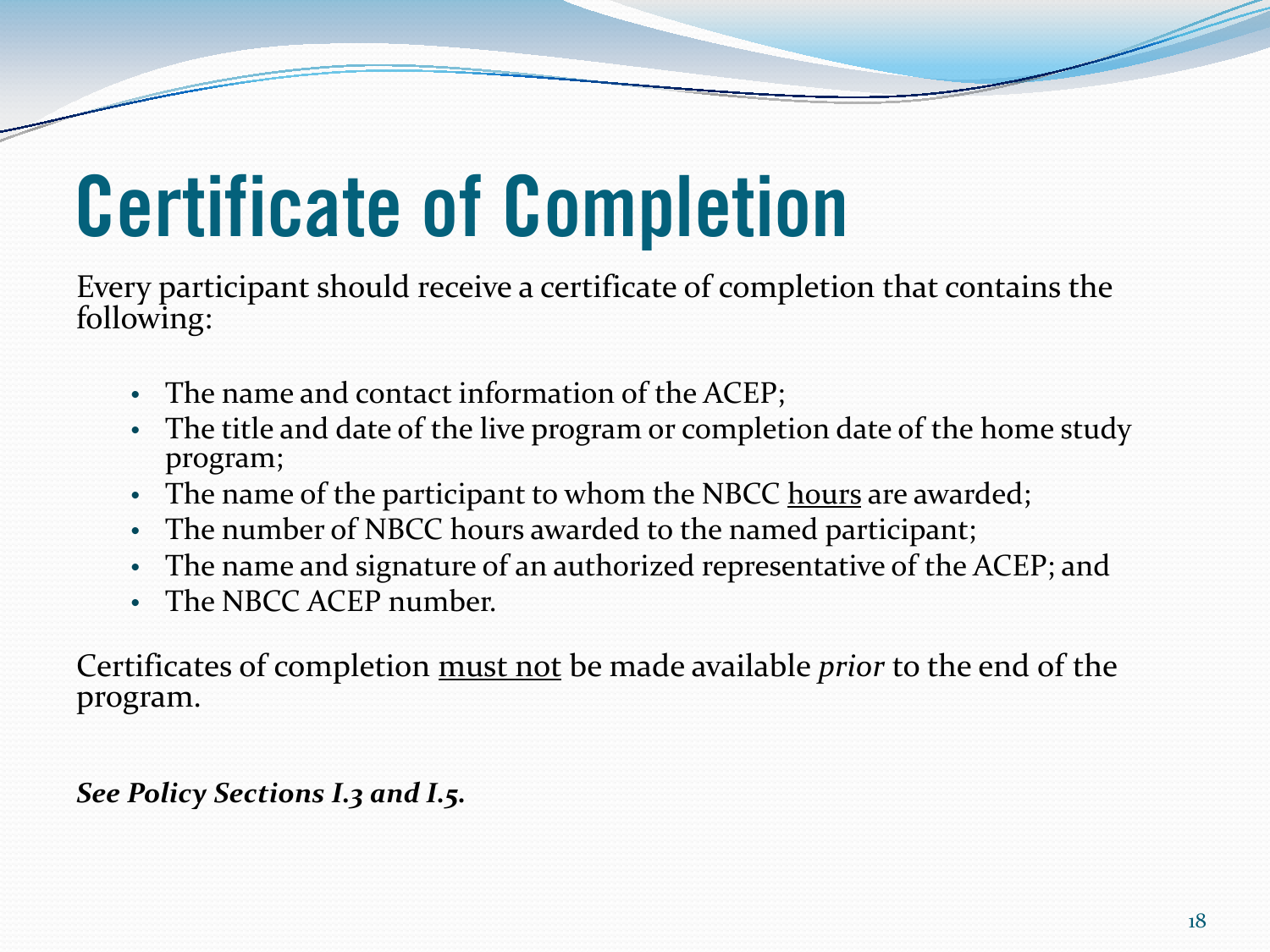### **Sample Certificate of Completion**

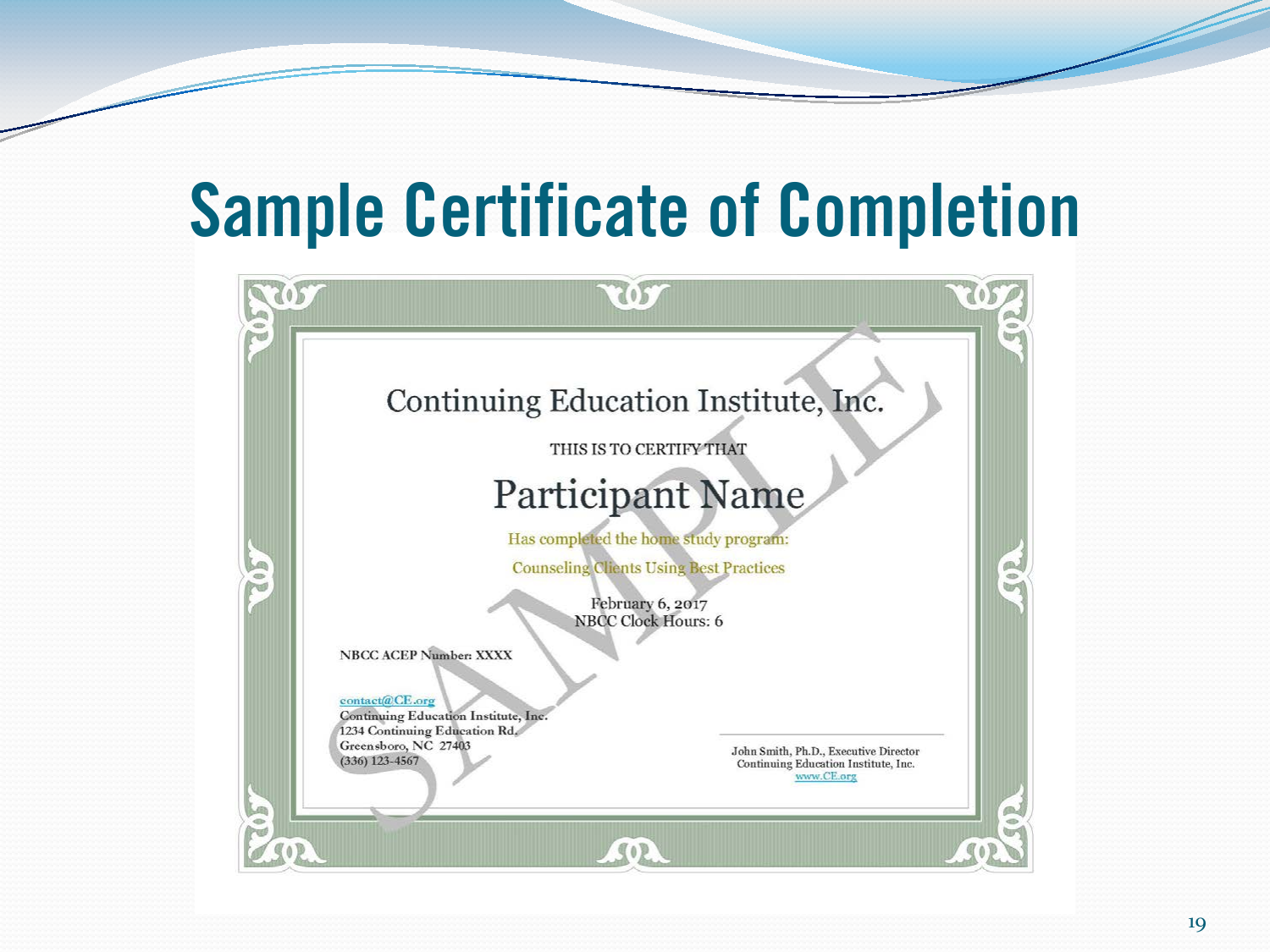## **Delivery Formats**

ACEPs can be approved for one or both of the following delivery formats:

- **Live Event Delivery Format**: real-time, interactive programs either delivered in person or by electronic devices that permit the participant to communicate and interact with the presenter(s).
- **Home Study Delivery Format**: text-based learning materials, on-demand webinars, and other audio/visual materials that include an assessment demonstrating that the participant completed the program.

You can only offer NBCC credit for programs that fit within the delivery formats for which you are approved. If you do not know which delivery formats you are approved for, please contact NBCC for clarification.

You can apply to add an additional delivery format by submitting the ACEP [Additional Delivery Format Application](http://www.nbcc.org/Assets/CEProvider/ACEP_Additional_Delivery_Format_Application.pdf).

*See Policy Section B.2.*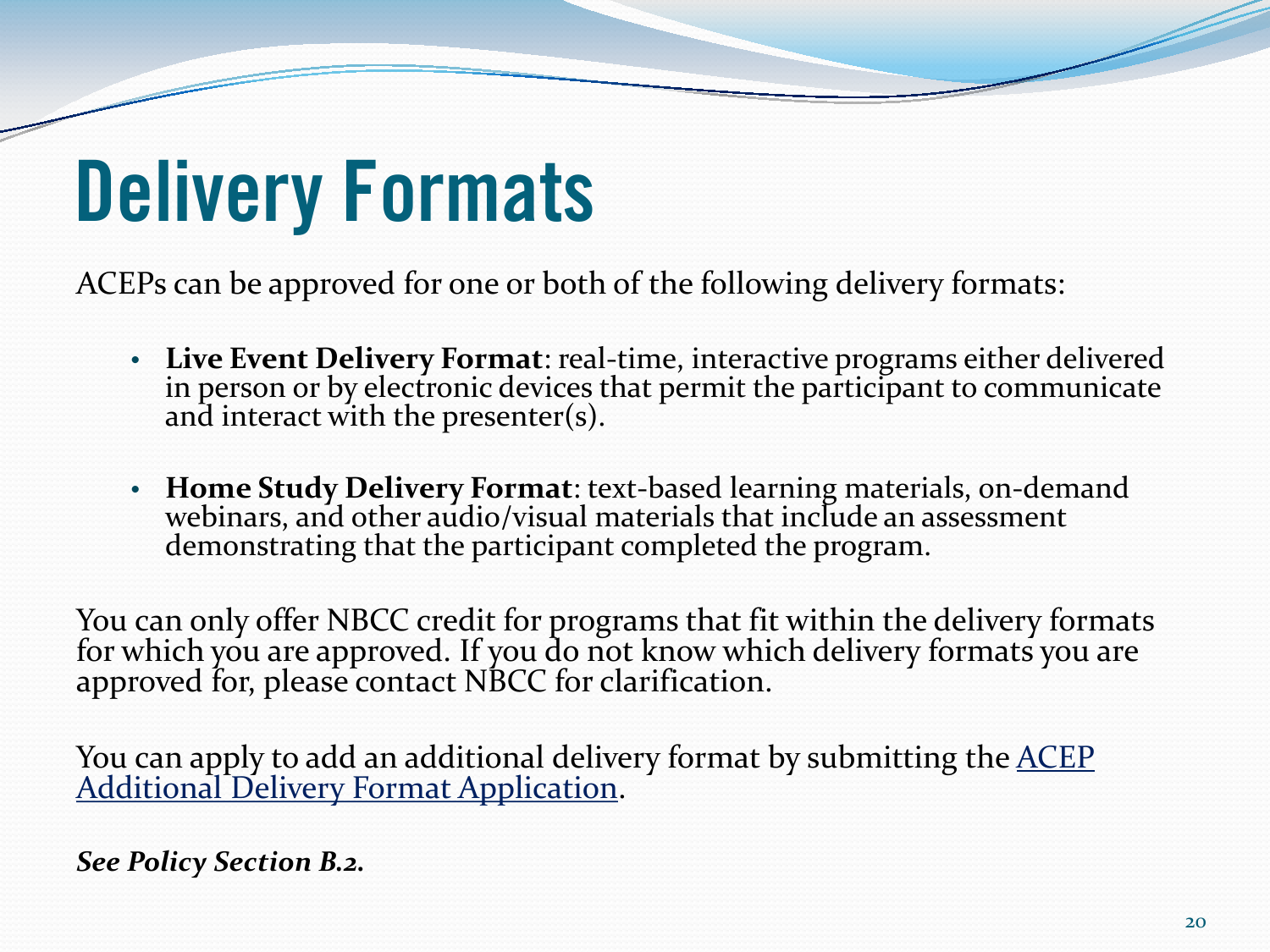# **Home Study Delivery Format**

The following information only applies to ACEPs approved for home study delivery format:

- You must use the following formula for calculating NBCC hours for home study programs that include text-based learning materials:
	- *one (1) NBCC hour will be offered for each 6,000 words of home study program text*
- The completion of a home study program must be verified by the completion of an assessment or quiz demonstrating that the participant completed the program.
	- The quiz should be difficult enough to assess learning but should not be designed to trick or overly burden the participant.
	- A good guideline is 5 questions per 1 credit hour awarded.

#### *See Policy Sections I.4 (a).*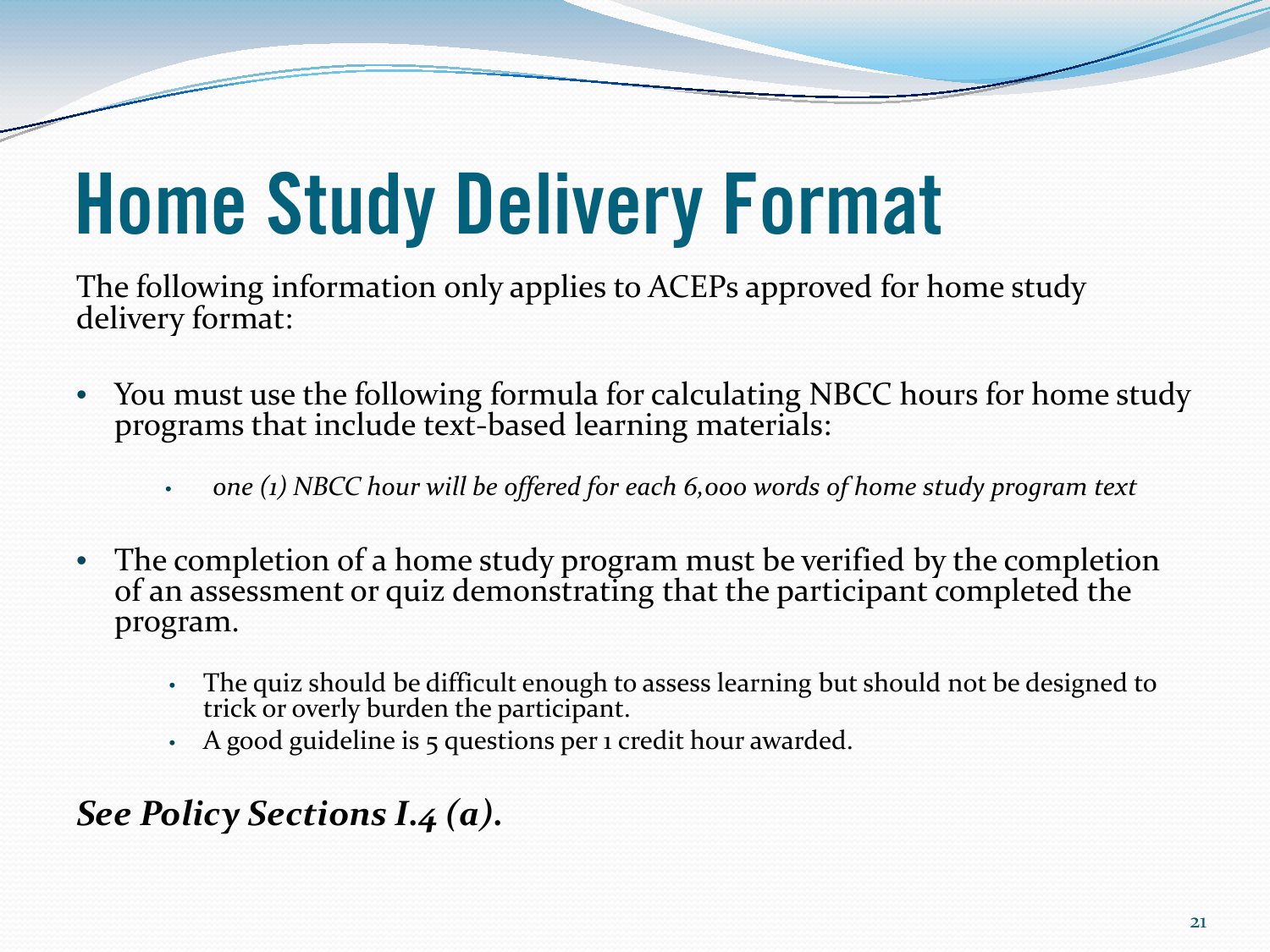# **Participant Evaluation**

ACEPs are required to offer each participant of a program offering NBCC credit an evaluation. The evaluation must identify the title and date of the program and allow the participant to rate their satisfaction with the following:

- The content of the program;
- The knowledge and presentation skills of each program presenter;
- The facility and accommodations, if a live program;
- The content and quality of the program materials; and
- The relevance of the program to professional counselors.

The evaluation must also allow the participant to submit written comments concerning the program.

#### Remember,

As a part of the audit process, you will be required to submit summaries of participant evaluations, including comments.

#### *See Policy Section H.*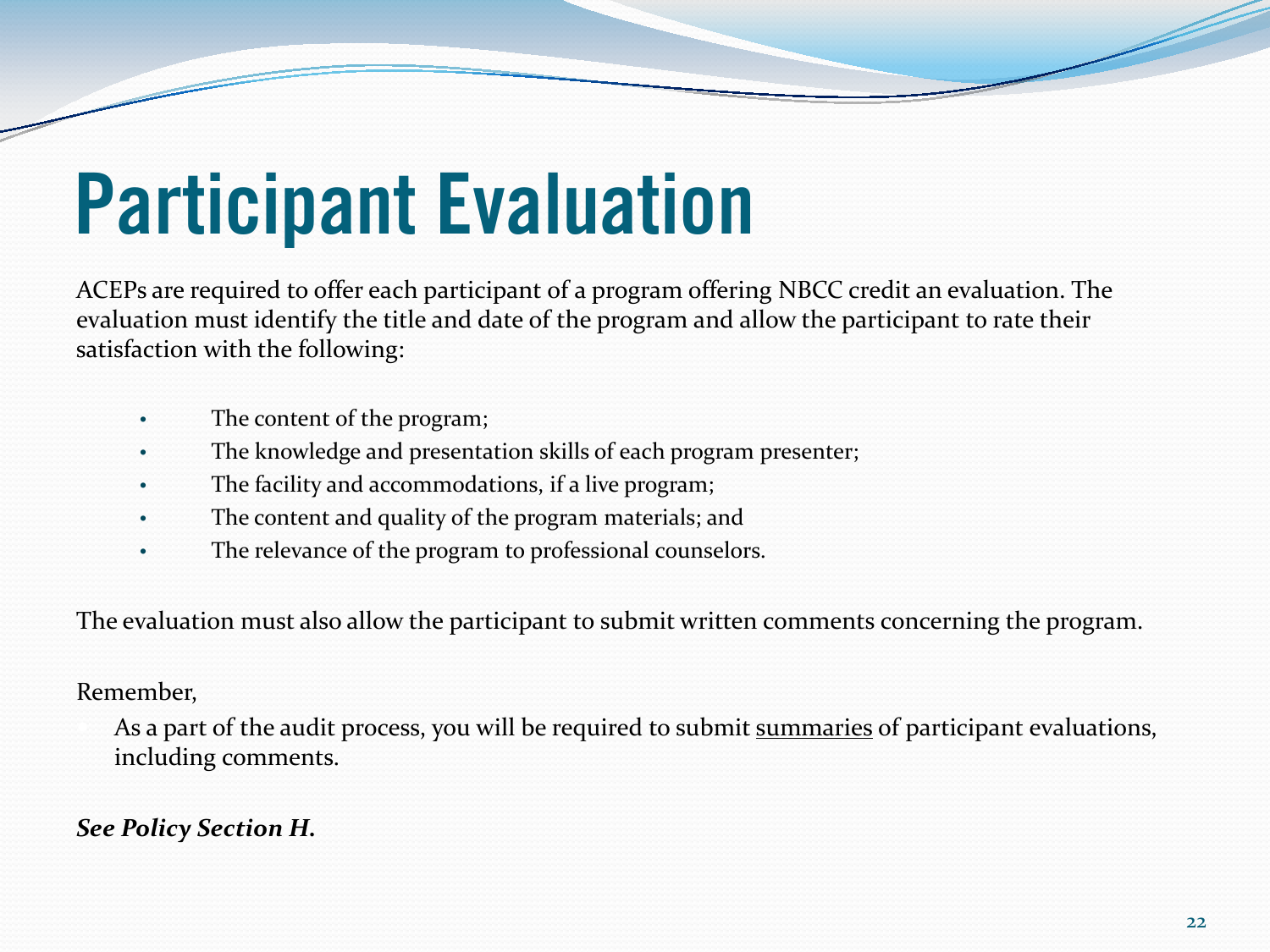### **Cosponsorship**

In a cosponsorship, an ACEP partners with another continuing education provider and uses his/her ACEP number and/or NBCC approval information to offer NBCC credit for a CE program. ACEPs may not cosponsor a program for NBCC credit without first applying and being approved by NBCC.

- The Cosponsorship Application is located on our website at <http://www.nbcc.org/Assets/CEProvider/CosponsorshipApplication.pdf>.
- Remember, ACEPs are not permitted to loan, lend, sell or transfer their NBCC ACEP number or otherwise permit any other organization, business or individual to use their ACEP number outside of an approved cosponsorship.

If you have questions about whether a program is a cosponsorship, contact NBCC.

#### *See Policy Section J.7.*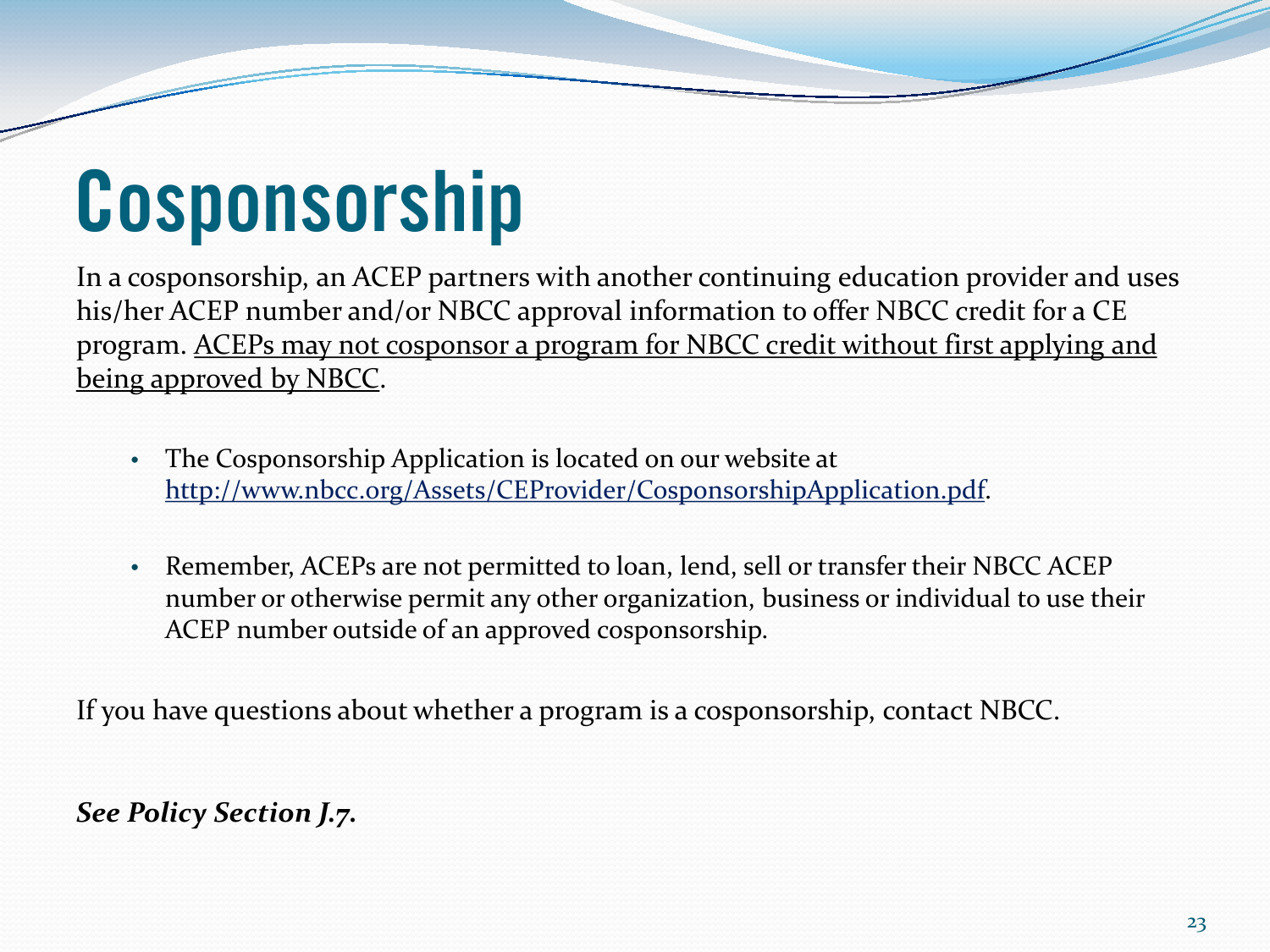# **ACEP Advertising**

NBCC offers multiple options for ACEPs to help you continue to grow and provide excellent continuing education to professional counselors. Information about the following advertising opportunities is available at [www.nbcc.org/Footer/AdvertiseWithNBCC](http://www.nbcc.org/Footer/AdvertiseWithNBCC).

- *The National Certified Counselor* newsletter
- NBCC Website Advertising
- NBCC Job Board
- NBCC Continuing Education Calendar (free)
- Direct Mail to NCCs, NCSCs and CCMHCs

If you are interested in purchasing advertising space, visit the Advertise [with NBCC](http://www.nbcc.org/Footer/AdvertiseWithNBCC) page or e-mail [advertising@nbcc.org.](mailto:advertising@nbcc.org)